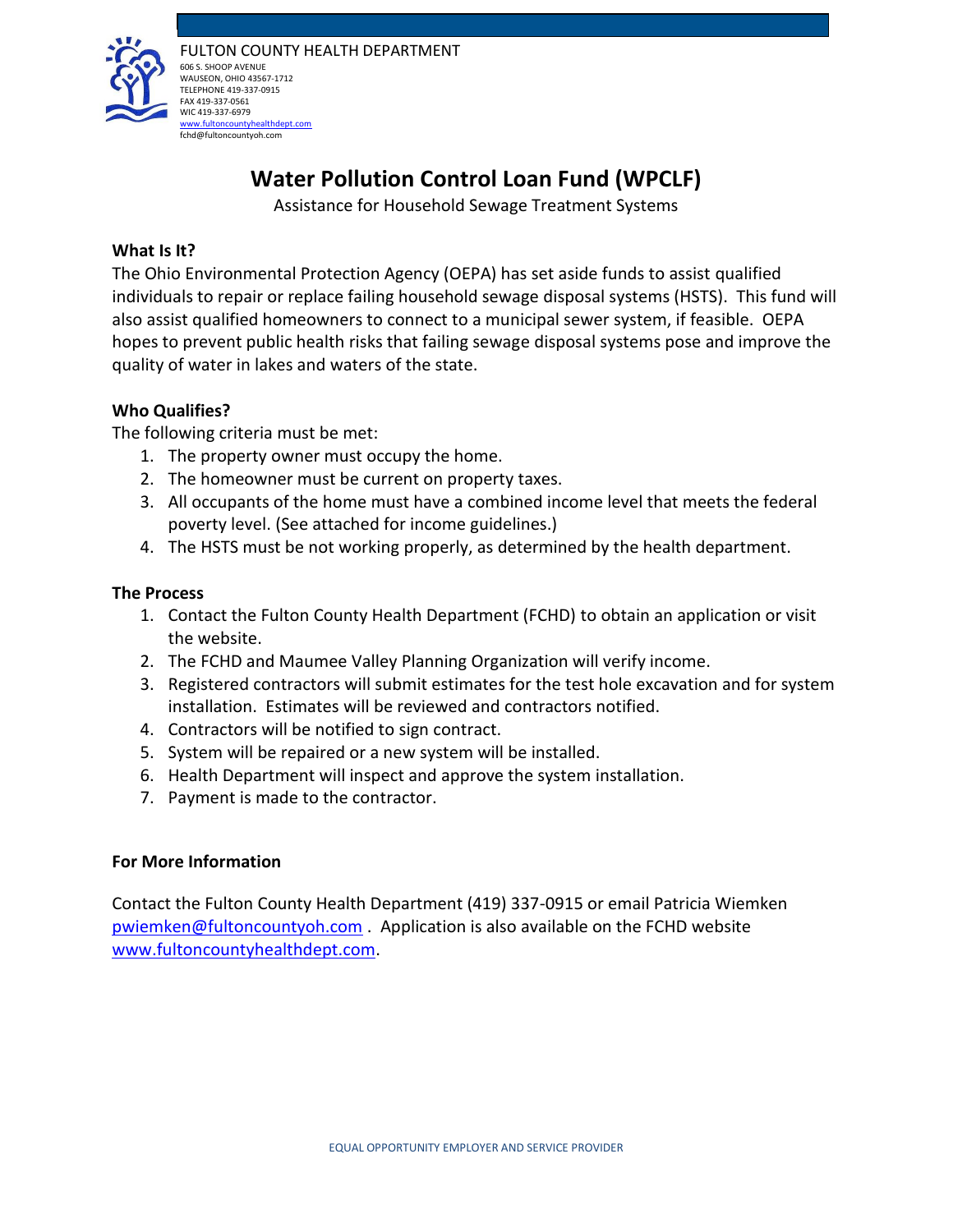

FULTON COUNTY HEALTH DEPARTMENT 606 S. SHOOP AVENUE WAUSEON, OHIO 43567-1712 TELEPHONE 419-337-0915 FAX 419-337-0561 WIC 419-337-6979 [www.fultoncountyhealthdept.com](http://www.fultoncountyhealthdept.com/) fchd@fultoncountyoh.com

# **What are the eligibility criteria for homeowners to receive funding?**

Homeowners may qualify for one of three tiers of funding, depending upon the size of their households, and their aggregate household incomes. The three tiers are based on U.S. Department of Health and Human Services Poverty Guidelines for 2019, which can be found at: [https://aspe.hhs.gov/poverty-guidelines.](https://aspe.hhs.gov/poverty-guidelines)

Homeowners whose incomes are at or below 100% of the U.S. Department of Health and Human Services 2019 Poverty Guidelines will receive 100% of the eligible repair/replacement cost for the HSTS.

Homeowners whose incomes are between 100% and 200% of the U.S. Department of Health and Human Services 2019 Poverty Guidelines will receive 85% of the eligible repair/replacement cost for the HSTS.

Homeowners whose incomes are between 200% and 300% of the U.S. Department of Health and Human Services 2019 Poverty Guidelines will receive 50% of the eligible repair/replacement cost for the HSTS.

| Persons in       | 100% Poverty     | 100%-200% Poverty | 200%-300% Poverty |
|------------------|------------------|-------------------|-------------------|
| Family/Household | <b>Guideline</b> | <b>Guideline</b>  | <b>Guideline</b>  |
|                  | (100% PF)        | (85% PF)          | (50% PF)          |
| $1 - 4$          | \$25,750         | \$51,500          | \$77,250          |
| 5                | \$30,170         | \$60,340          | \$90,510          |
| 6                | \$34,590         | \$69,180          | \$103,770         |
|                  | \$39,010         | \$78,020          | \$117,030         |
| 8                | \$43,430         | \$86,860          | \$130,290         |

#### **2019 U.S. Department of Health and Human Services Poverty Guidelines for Households**

**For families with more than 8 persons, add \$4,420 for each person.** 

#### **Funded Applicant Responsibility**

Upon completion of the system installation, an operation permit will be issued to the owner. The owner is responsible to maintain the sewage treatment system in accordance with Ohio Law and the conditions stated on the operation permit. All costs associated with the operation and maintenance of the system will be the responsibility of the owner.

For those who are eligible for only 85% or 50%, the remaining funds (15% and 50%) must be paid in full before the contract can be signed and work can commence. Due to unforeseen circumstances, a change order may be required to be filed by the contractor due to an increase in costs. In this case, the homeowner is responsible for paying their percentage of the cost assessed for the change order.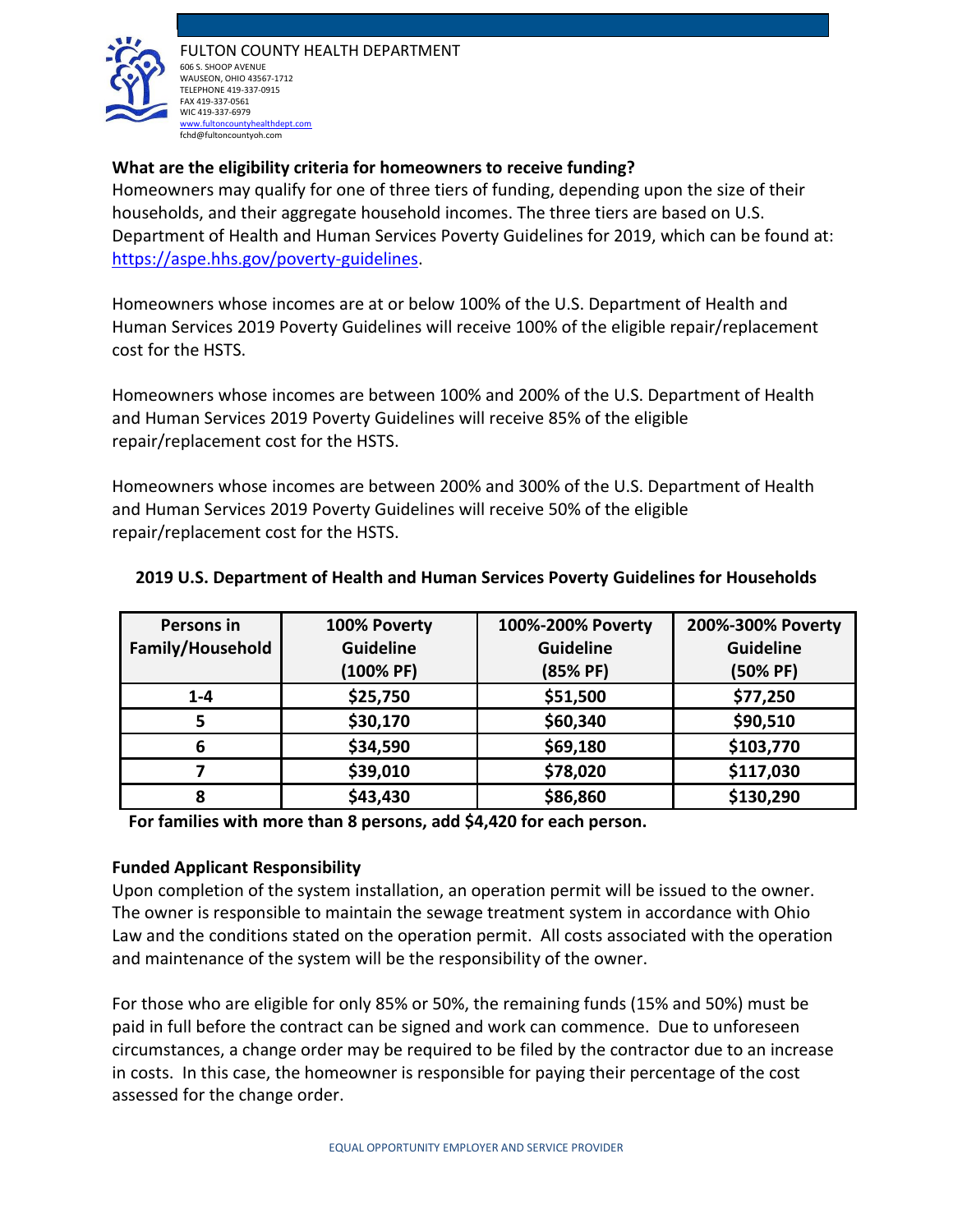

Household Sewage Treatment System (HSTS) Repair/Replacement

# **Funding Assistance Application Form**

# **Water Pollution Control Loan Fund (WPCLF)**

Completion of this application is for the purpose of determining eligibility for persons interested in funding assistance to repair or replace their household sewage treatment system.

Name of Property Owner(s): Address: Telephone \_\_\_\_\_\_\_\_\_\_\_\_\_\_\_\_\_\_\_\_\_ # of Person(s) Residing at the Above Address: \_\_\_ Tax Parcel ID **E**-mail **E**-mail **E**-mail **E**-mail **E**-mail **E**-mail **E**-mail **E**-mail **E** 

# **Income Verification**

The Fulton County Regional Planning Commission and Fulton County Health Department will hold the following information in confidence. Please provide copies of documents verifying your income from the **past** year. *This includes income from any source.*

- 1. Social Security (statement of Benefits from Social Security)
- 2. Retirement  $-$  (copy of a check)
- 3. Income by all household members (W-2 forms) or Unemployment (statements)
- 4. Interest from investments, savings, certificates, etc. (copy of statements)
- 5. Income from real estate sales or rentals (copy of payment schedule, income statements from holding company or copy of check)

Please provide your anticipated income for the **current** year.

| Employment Income (monthly)            |  |
|----------------------------------------|--|
| Social Security (monthly)              |  |
| Retirement/Pension (monthly)           |  |
| Interest (monthly)                     |  |
| Real estate sales or rentals (monthly) |  |
| Other income (monthly)                 |  |
|                                        |  |
| <b>TOTALS</b>                          |  |
| Monthly: $\zeta$ __                    |  |
|                                        |  |
|                                        |  |
|                                        |  |